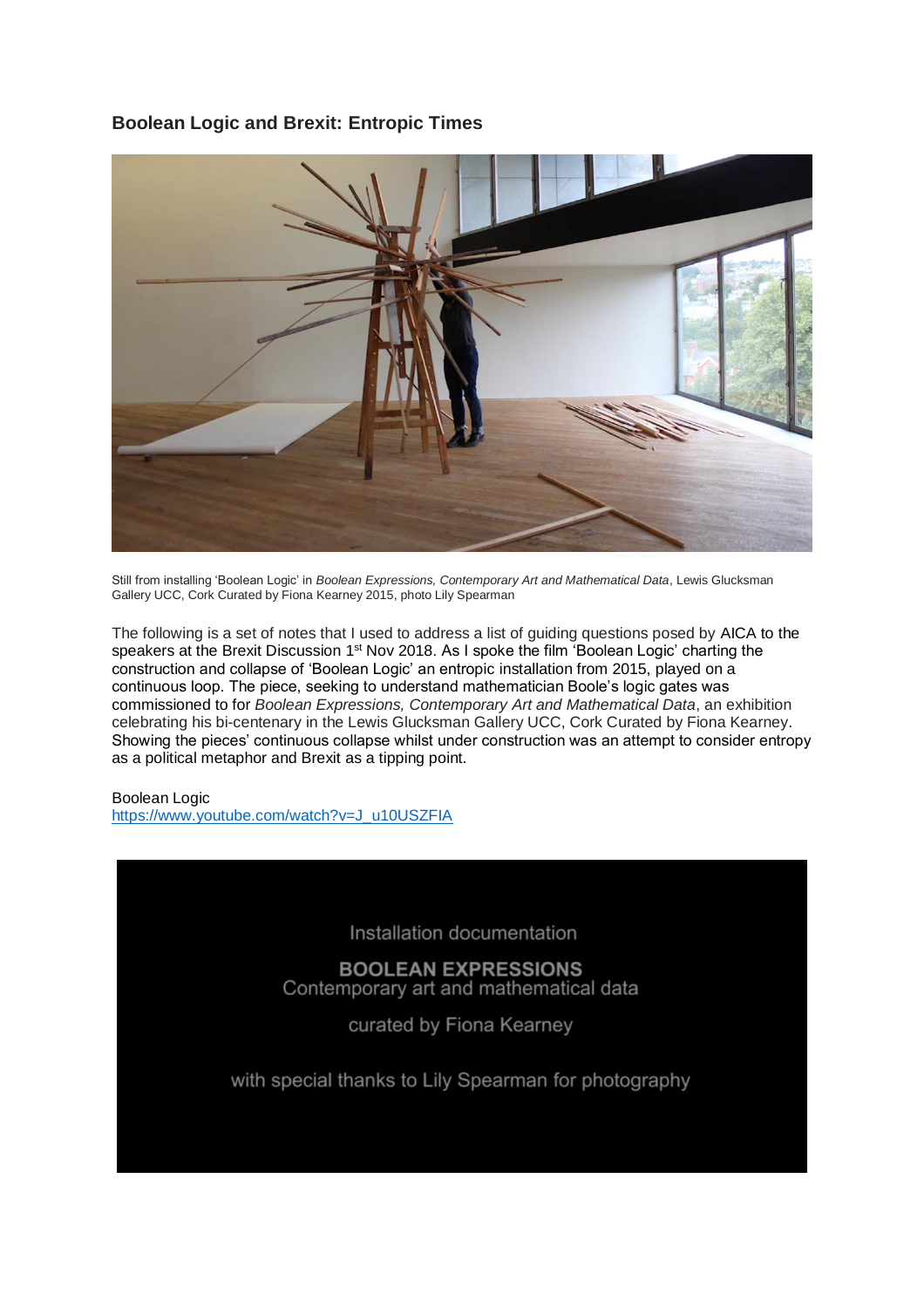### **BOOLEAN LOGIC AND BREXIT: ENTROPIC TIMES (NOTES)** Belfast Nov 2018

Being asked to speak about Brexit is an almost impossible task regardless of how one describes themselves. It is an issue that will undoubtedly deeply affect all citizens here but it is hard to know exactly how the mechanics of Brexit will affect day to day lives. Even the keenest political pundits can only resort to speculation as each passing day presents more and more questions. This seems an entropic moment to me, a tipping point, characterised by political stagnation coupled with constant change and uncertainty, where things could go one way or the other with even the slightest of nudges. So you'll understand if everything I might say here takes the form of questions.

### *Artists and academics are among the most affected when nation states turn inwards/close down, but are they/can they be part of a different thinking on political territories?*

It seems everyone here could be deeply affected by Brexit, not just artists or academics, which begs the question how will people be affected? Could it be argued that artists always have been engaged in different form of thinking on political territories? Artists don't make work in a vacuum, it's impossible. There is a wealth of work being produced on the island that is informed by and deals directly with its political environment. Brexit will be no different. There are already artists responding to its potential effects, such as US artist Susan Lacey's recent work Across and In Between, working with border communities, commissioned by *14-18 NOW and Belfast International Arts Festival*. Whilst this is an example of an international artist responding to communities living on the border there are countless examples of artists dealing with political issues on the island as both artists and activists. To name a few Shane Cullen's longterm engagement with politics on this island with such pieces *Fragments sur les Institutions Républicianes IV* and The Agreement spring to mind or Mairead McClean's current, almost daily tweets *Register of Seizures* from her show *Making Her Mark*. Commissioned by Wopping Project

Another recent example, which incorporates artmaking and activism, is the Artists Campaign to Repeal the 8<sup>th</sup> with involvement of many of Ireland's leading artists such as Alice Maher, Cecily Brennan, Aine Phillips, Breada Mayock, and Aideen Barry to name but a few. This campaign played a vitally important role in the ultimate Repeal of the 8<sup>th</sup> Amendment by rendering the issue visible and generating positive images to allow productive debate to happen around what is a devise issue. This work continues North of the border with the involvement of many artists such as Emma Campbell in Alliance for Choice pushing for the decriminalisation of abortion and the extension of the 1967 Abortion act to N. Ireland. Whilst this campaigning might initially seem only tangentially related to Brexit the historical and contemporary differences between the legislation around bodily autonomy on both parts of this island, Britain and other parts of the EU, coupled with the very lengthy campaigns to have legislation, governing the domain of the body, changed either side of the border point to the complexities of the law and how legislation permeates every aspect of peoples' lives including the private. This is the same regarding equal marriage. Such legislative differences make the border more pronounced and manifest. If large tracts of legislation have to be revisited or reinvented post Brexit how pronounced will the border be then? How long will legislative clarification take on issues ranging from movement of people, movement of livestock, agricultural standards, workers' rights, tax regulations for cross border workers? The list could go on and on. Artists carnets will seem a drop in the ocean when looked at in light of all these other issues.

### *What does being part of the EU mean to its citizens in cultural terms and in terms of their identity in the contemporary world? Does it mean anything beyond the economic?*

The economic is but one aspect of being part of the EU. There is a legislative and geographical territory that encompasses the political, historical, cultural and social too. There is currently free movement of EU citizens within the EU. It should also be remembered that the EU as a political and territorial entity curtails the movement of people from outside the EU. Doors are increasingly closing to those from outside the EU as is highlighted by the refugee crisis where more and more people are finding themselves forcibly displaced and on the move from countries where EU or western policies have had a destabilising effect. The rise of the right has also become apparent across Europe in recent years.

Brexit will only see the further curtailment of the movement of people. Britain's current hostile environment is very worrying, closing doors to potentially thousands more whilst arguably opening the door for the far right who are now more emboldened globally.We are having nasty foretastes of this rise off the right locally. Only recently a presidential candidate in the republic worryingly shot from a 1% to a 20% poll rating after he made derogatory and racist remarks about travellers whilst in Newtownards a group of people dressed up as Klansmen and posed outside a Muslim prayer centre for pictures that were posted to social media. The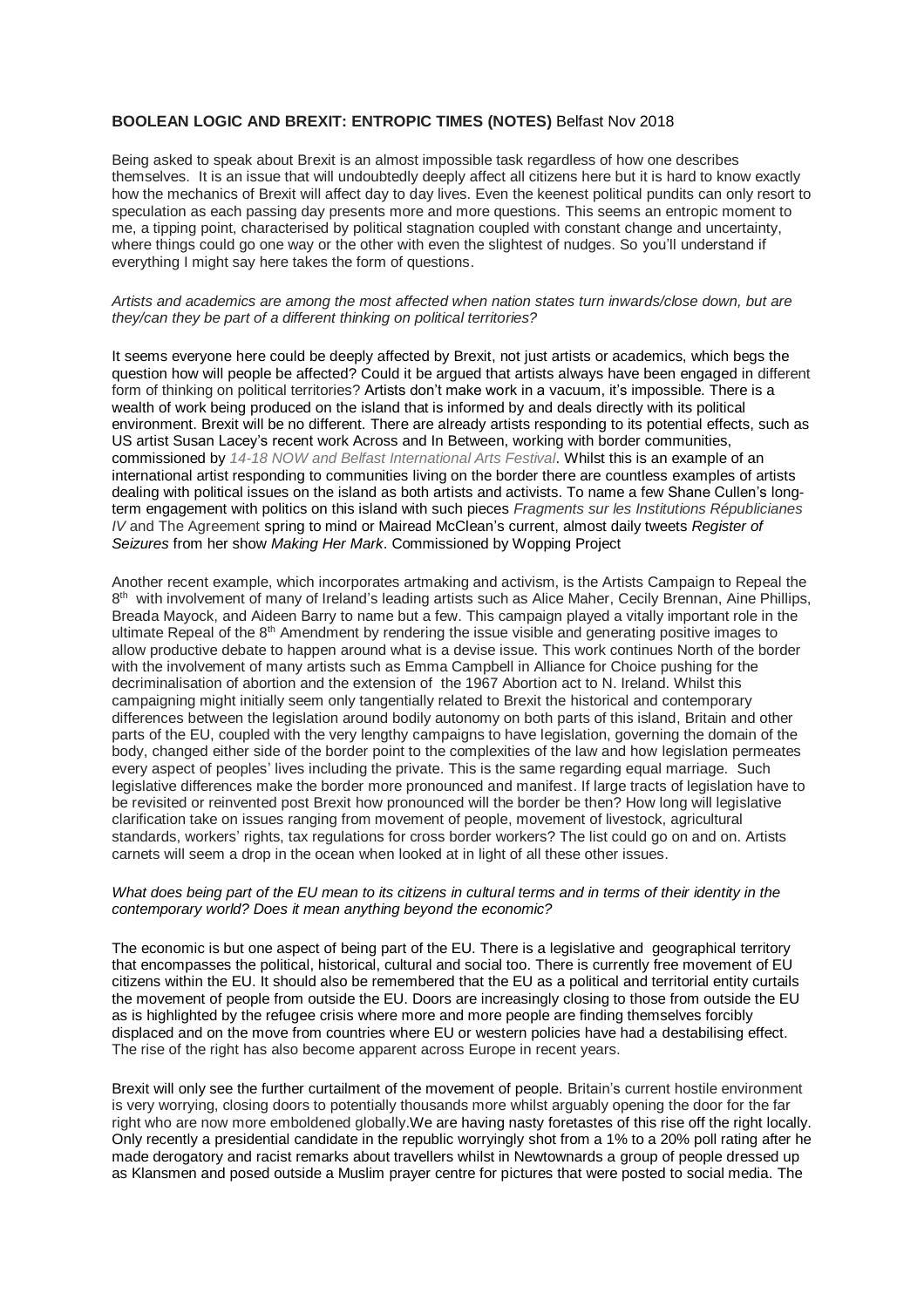Muslim centre had been subject to previous hate crime incidents. Becoming more insular and isolated under such circumstances can only be unhealthy.

As an artist who as in the past been involved in an artist organisation which ran an international residency program I saw how difficult it can be for artists from particular countries to get a visa to come to Belfast for a residency. I have seen situations where artists had to turn down the residency as they could not get the required visa. Is this situation set to get more prohibitive? Will it become harder if not impossible to engage in international cultural exchanges? We are already on a small rock in the ocean, is it healthy to become more isolated?

In higher education this is an issue too. Students studying on tier 4 Visas are subject to stringent monitoring at the behest of the Home Office. Depending on which country they come from their Tier 4 Visa might not always enable them to travel South of the border. International staff and students enrich the environment for local students exposing them to different cultural contexts. These points beg another set of questions. Will it be harder for international students to study here in the future? What will become of international exchange programmes such as Erasmus which fosters international dialogue? Will increasingly stringent regulation be extended to EU nationals? Does this include Irish citizens who will remain EU citizens? What of people who are entitled to and employ dual citizenship, i.e. both Irish and British ? Will Brexit make them simultaneously being EU and non-EU citizens? What might this mean for the Good Friday Agreement? Is this the Schrodinger's Cat of political change?

*What does leaving the EU and becoming a citizen of a 'great global trading nation' mean to artists or alternatively being part of a small, geographically isolated country that culturally is more Anglo-American than European?*

Does the 'great global trading nation' smack a little of a nostalgic hark back to days of Empire ? Is this a search for the latter day 'pink bits' on the map?

*What role can pan Ireland organisations like AICA Ireland play in this new scenario?*

Allowing debate and cultural activity to happen on an all island basis. Keeping international links open to artists working north of the border so that they don't become isolated internationally or on the island of Ireland.

### *What is the potential for new directions? Is there an upside to Brexit?*

Brexit brings with it an urgency, it shows that a range of political crisis' must be addressed. It demands that people be far more vigilant about the rise of the far right, not just here but everywhere. Britain's closed doors policies must be addressed, but so too must the EUs' closed doors policies. It has been and is currently very difficult to secure visas for artists outside the EU, USA, Canada or Australia (this was our experience when I was involved in Flaxart's residency programme in the mid to late 90s and early 2000s). This already limits the potential for cultural exchange.

#### *How has Brexit affected or changed our perceptions of the past?*

It has brought the unresolved issues relating to Anglo Irish politics into very sharp focus. Whilst there has been a very welcome absence of conflict in the North the actual causes of the conflict and the traumatic legacy of the conflict remained unresolved. Brexit in my opinion has brought colonialism home to roost. It has highlighting unfinished business on this island but we can also see how the Windrush generation were so abysmally treated recently as well as the very visible rise in various forms of racism and Islamophobia. It forces us to address this past.